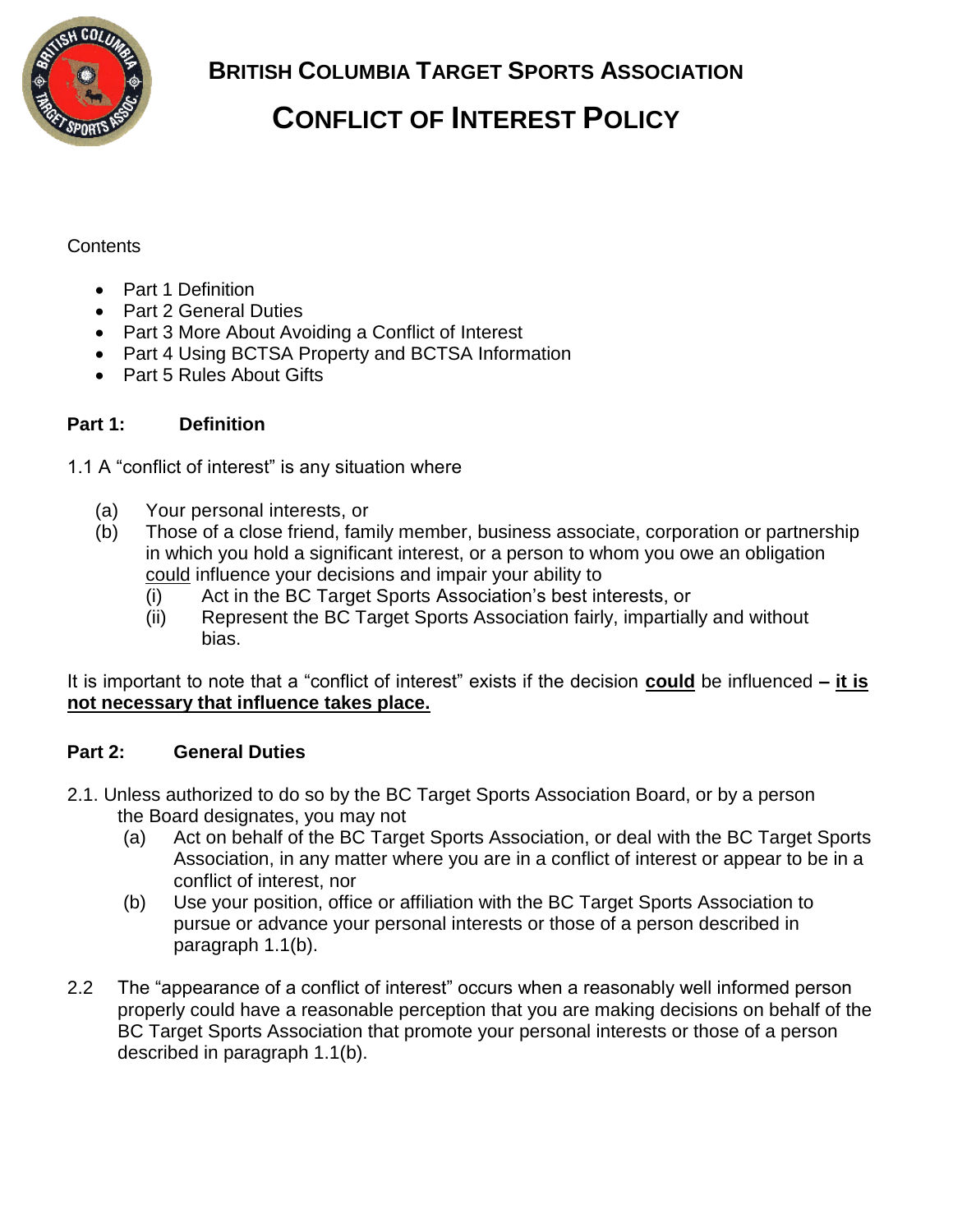- 2.3 You must immediately disclose a conflict of interest to the Board of Directors either in writing or indicated at a Board of Directors' meeting. It is important to make the disclosure when the conflict first becomes known. If you do not become aware of the conflict until after a matter is concluded, nevertheless you must still make the disclosure immediately.
- 2.4 If you are in doubt about whether you are or may be in a conflict of interest, you must request the advice of the Board of Directors or a person the Board designates.
- 2.5 Unless otherwise directed, you must immediately take steps to resolve the conflict or remove the suspicion that it exists, by
	- Promptly declaring to the Board of Directors any conflict of interest as defined by this policy and asking that such declaration be recorded in the minutes.
	- Excusing yourself from the portion of the meeting where the matter giving rise to the conflict of interest is being discussed.
	- Refraining from all discussion of the matter giving rise to the conflict of interest, at any meeting of the Board of Directors, or elsewhere.
	- Refraining from voting on the matter giving rise to the conflict of interest, at any meeting of the Board of Directors.

### **Part 3: More About Avoiding a Conflict of Interest**

- 3.1 You must not
	- (a) Use your relationship with the BC Target Sports Association to confer a benefit on a person described in paragraph 1.1(b). This duty does not prevent you or anyone else from conducting business with other situations, as authorized by the Board.
	- (b) Personally benefit from any business activity involving the BC Target Sports Association except in unique situations, as authorized by the Board.
	- (c) Indirectly benefit from any business activity involving the BC Target Sports Association except in unique situations, as authorized by the Board.
- 3.2 An "indirect benefit" is
	- (a) A benefit derived by a close friend, family member, business associate, or a corporation or partnership in which you hold a significant interest, or
	- (b) A benefit which advances or protects your interests although it may not be measurable in money.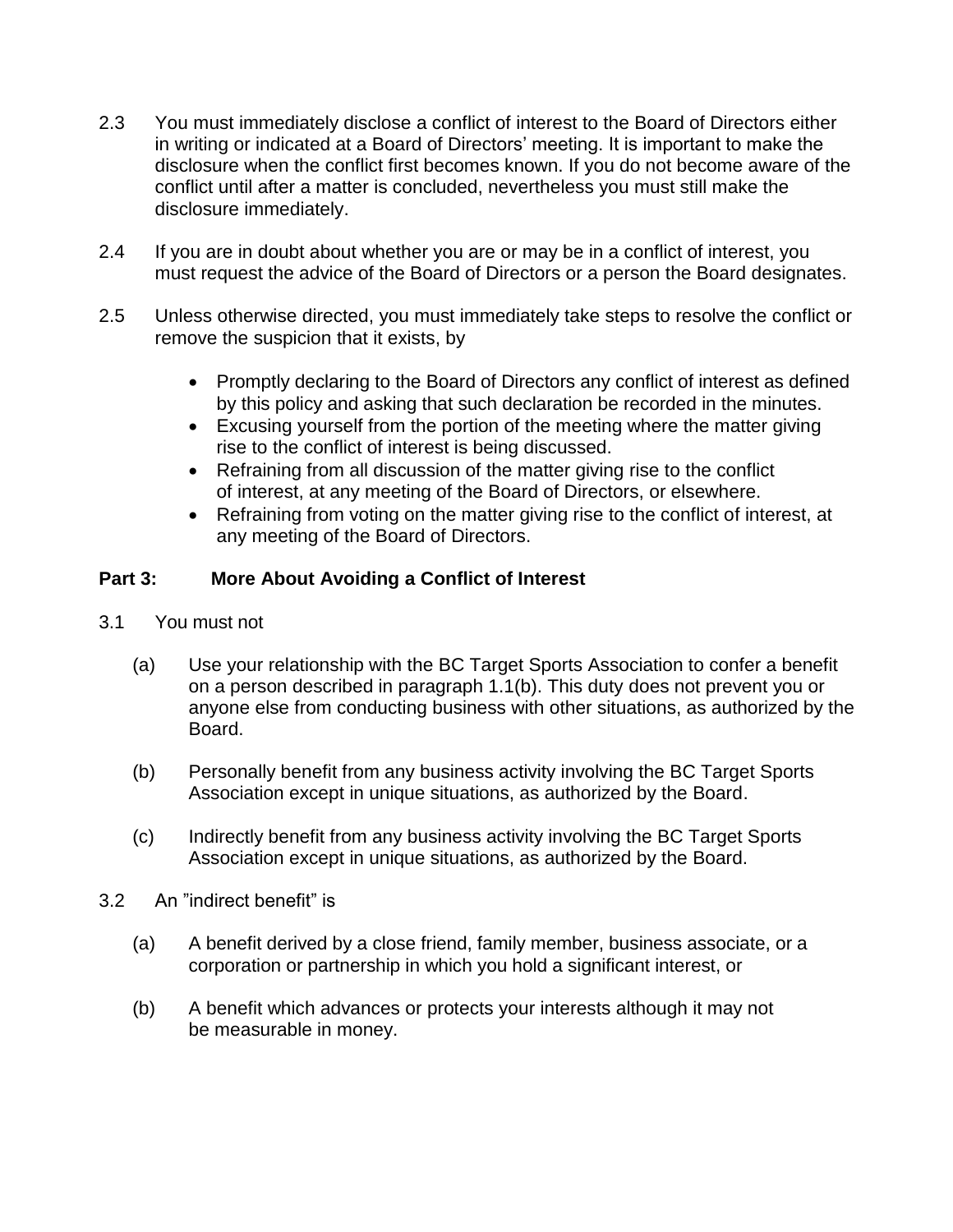### **Part 4: Using BC Target Sports Association's Property and Trade Information**

4.1 You must have authorization from the Board, or from a person that Board designates

- (a) To use, for personal purposes, property owned by the BC Target Sports Association or
- (b) To purchase BC Target Sports Association property unless it is through channels of disposition equally available to the public. Even then you may not purchase the property without authorization if you are involved in some aspect of the sale.
- 4.2 You may not take personal advantage of an opportunity available to the BC Target Sports Association unless
	- (a) It is clear that the BC Target Sports Association has irrevocably decided against pursuing the opportunity and
	- (b) The opportunity is equally available to members of the public.
- 4.3 You may not use your position with the BC Target Sports Association to solicit any BC Target Sports Association's stakeholder(s) for personal business or one operated by a close friend, family member, business associate or a corporation or partnership in which you hold a significant interest. This duty does not prevent you or anyone else from transacting business with other people connected with the BC Target Sports Association.
- 4.4 "BC Target Sports Association information" is information that is acquired solely by reason of involvement with the BC Target Sports Association and which the BC Target Sports Association is under an obligation to keep confidential.

4.5 You may use BC Target Sports Association's information only for BCTSA's purposes.

- 4.6 You must not use BCTSA information for your own personal benefit or for those of a close friend, family member, business associate or a corporation or partnership in which you hold a significant interest.
- 4.7 You must protect BCTSA information from improper disclosure.
- 4.8 You must report to the Board, or to a person the Board designates, any incident of abuse of BCTSA information.
- 4.9 You may only divulge BCTSA information if
	- (a) You are authorized by the Board,